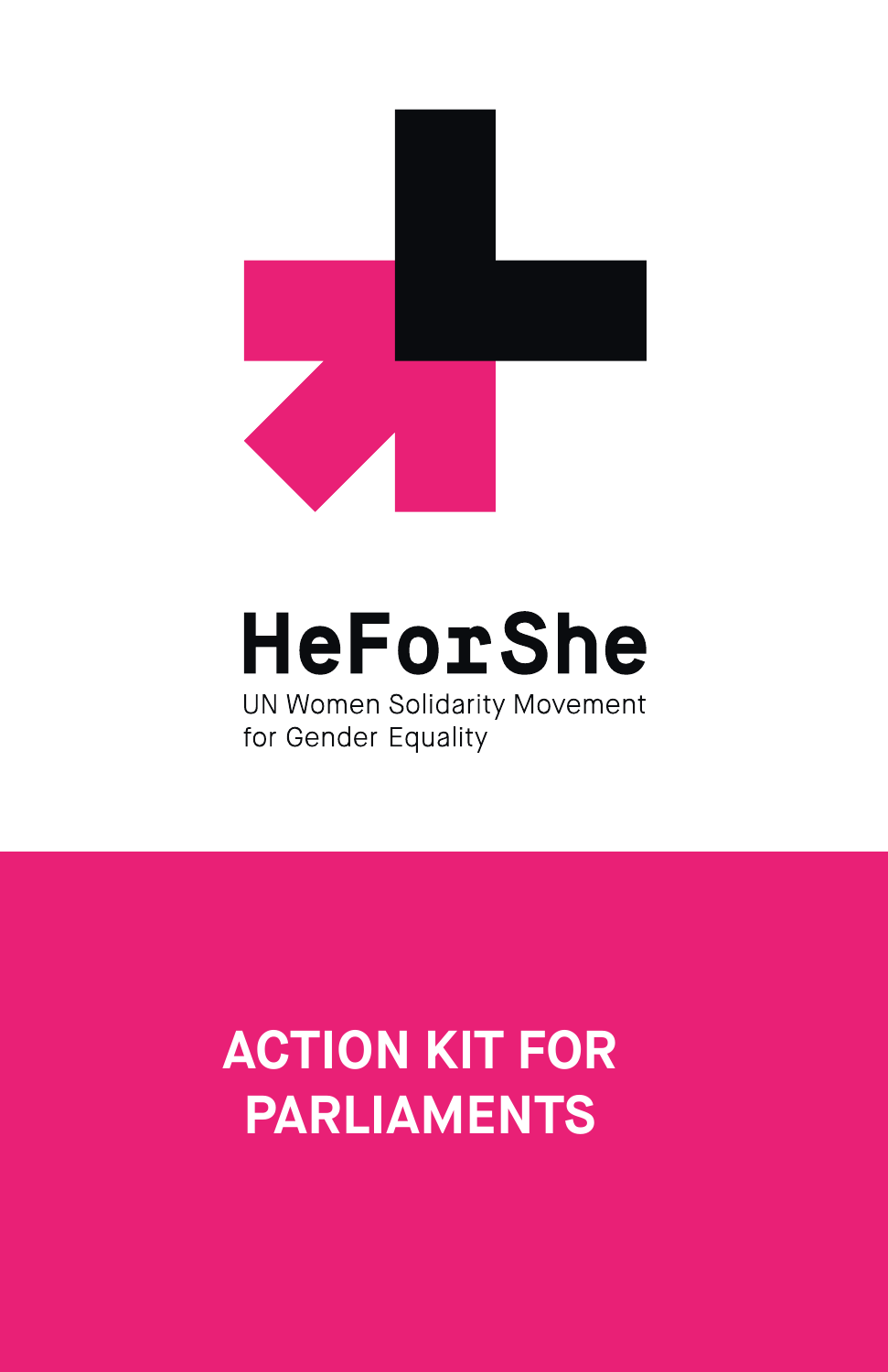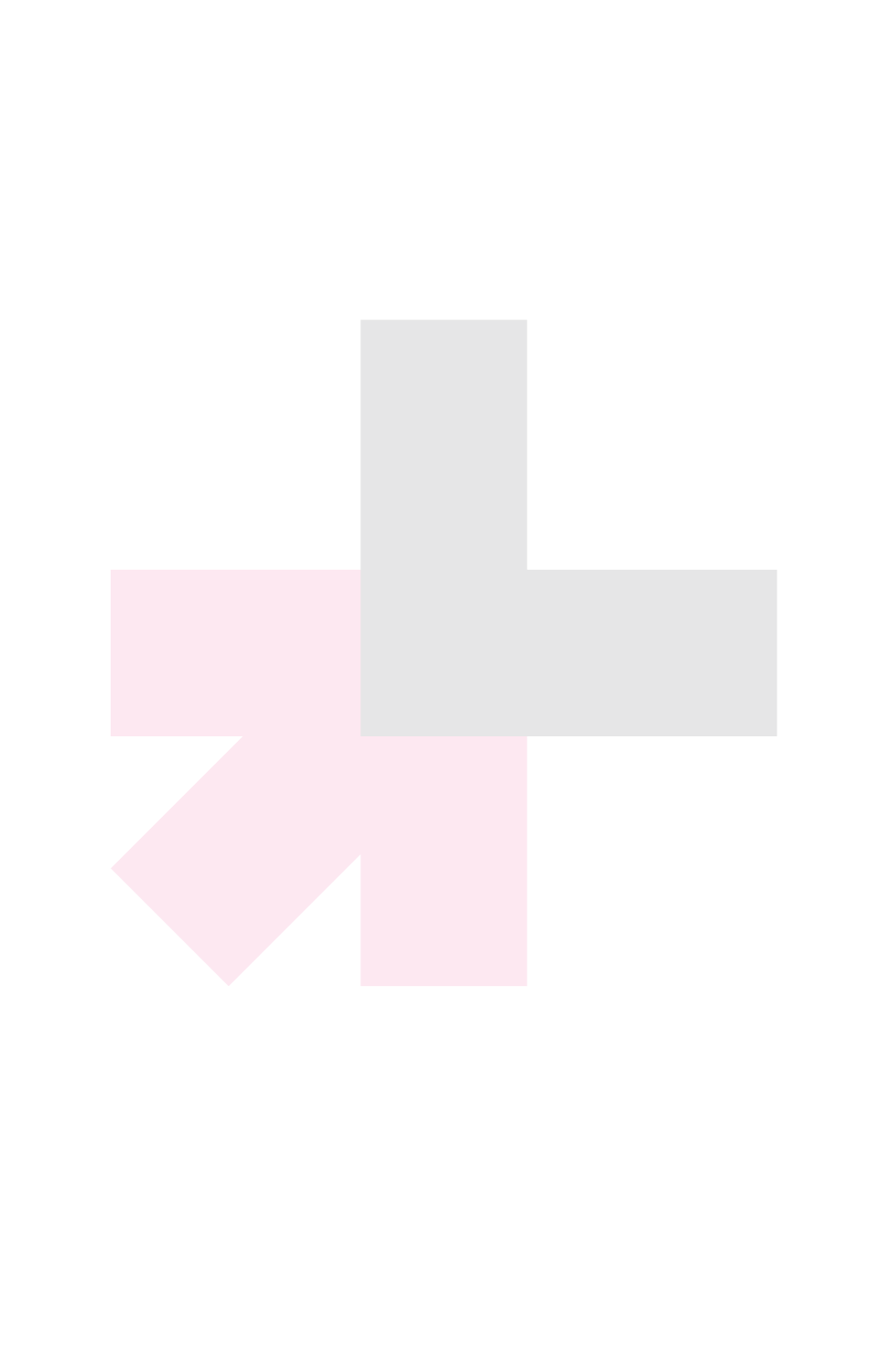# **CONTENTS**

| <b>IMPLEMENTATION PLAN FOR PARLIAMENTS</b> |  |
|--------------------------------------------|--|
|                                            |  |
|                                            |  |
|                                            |  |
|                                            |  |
| HeForShe ONLINE MOBILIZATION TOOLS 10      |  |
|                                            |  |
|                                            |  |
|                                            |  |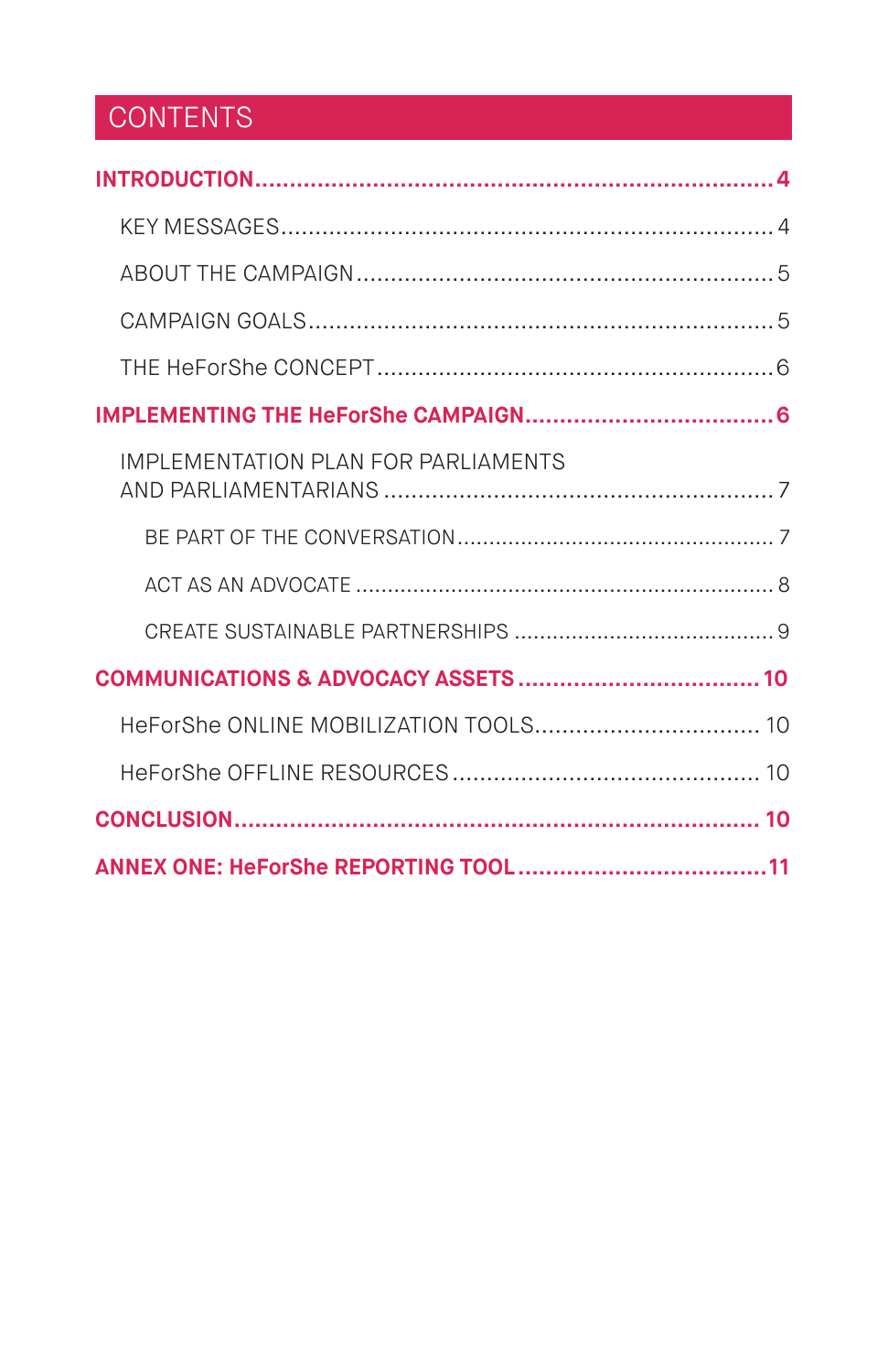# INTRODUCTION

This Action Kit has been developed to guide the overall implementation of the HeForShe solidarity movement. It provides general information about the campaign, simple-to-follow implementation steps and a list of accessible campaign tools and resources. It is specifically tailored for parliamentarians, although similar action kits also exist for civil society organizations and gender equality advocates.

# KEY MESSAGES

- **•** Gender inequality is one of the most persistent human rights violations of our time. Despite many years of promoting gender equality, inequalities among women/girls and men/boys continue to manifest in egregious ways around the world;
- **•** HeForShe is a solidarity movement for gender equality that engages men and boys as advocates and stakeholders, to break the silence, raise their voices and take action for the achievement of gender equality;
- **•** Gender equality is not only a women's issue, it is a human rights issue that affects all of us – women and girls, men and boys. Society benefits socially, politically and economically from gender equality in our everyday lives. When women are empowered, the whole of humanity benefits. Gender equality liberates not only women but also men, from prescribed social roles and gender stereotypes.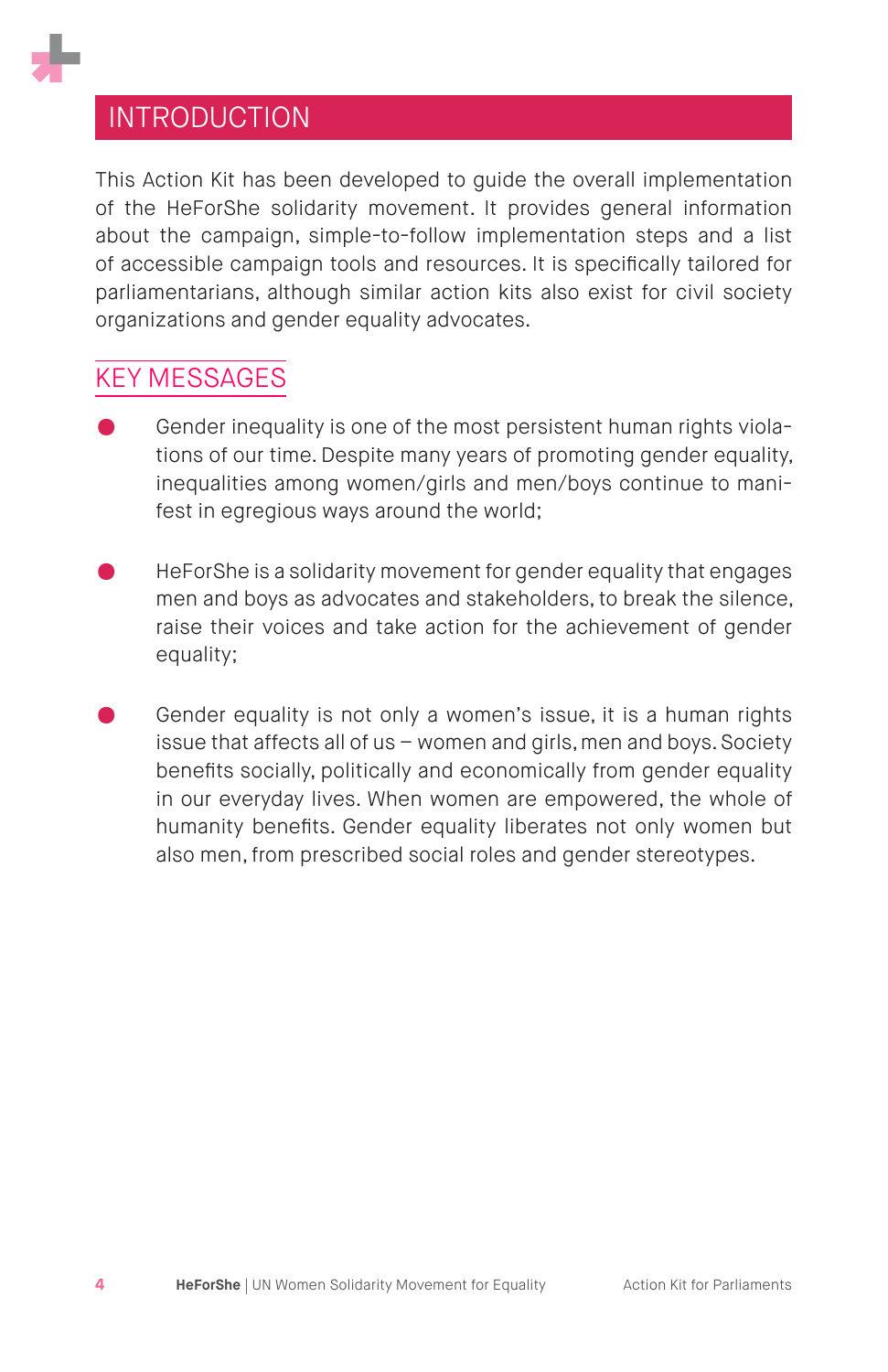

# ABOUT THE CAMPAIGN

HeForShe is a solidarity movement for gender equality developed by UN Women to engage men and boys as advocates and agents of change for the achievement of gender equality and women's rights. The campaign encourages them to speak out and take action against inequalities faced by women and girls.

# CAMPAIGN GOALS

The overall goal of the campaign is to spread awareness and spark action on the responsibility that men and boys have in eliminating all forms of discrimination against women and violence against women and girls.

Additional goals include:

- **•** Engage UN Women and UN entities and their country offices to develop sustainable, transformative programs for the full participation of men and boys in support of gender equality;
- **•** Collaborate with government officials, parliamentarians, men's organizations and other civil society organizations, universities and schools to create and promote HeForShe events and campaigns within their local communities:
- **•** Inspire people to take action against gender-based discrimination and violence against women and girls;
- **•** Create a platform to highlight as role models, men and boys who are taking a stand against gender-based discrimination and violence against women and girls globally.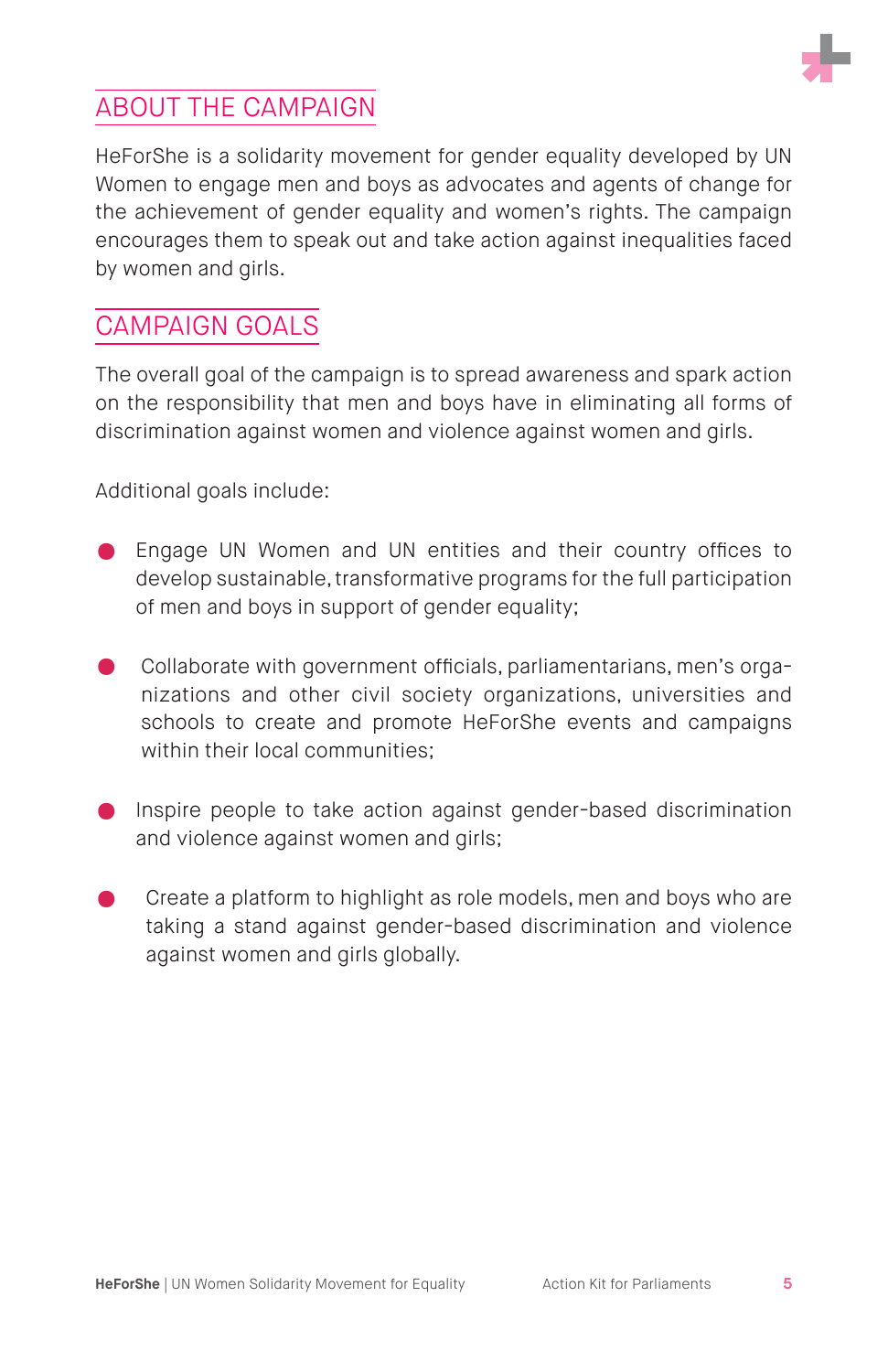# THE HeForShe CONCEPT

- **•** Much has been achieved by the feminist movement and women's rights organizations in promoting gender equality to this day; however, progress has been uneven between and among countries with pervasive gender-based discrimination;
- **•** It is time to capitalize on the recognition that women's empower-ment is essential for inclusive economic growth, social cohesion and social justice, environmental balance, and for progress in all spheres of life;
- **•** Men and boys need to be part of the global movement to promote women's rights both as advocates and stakeholders, who need to change to make gender equality a reality for all. This is not about women or men, it is about crafting a shared vision of human progress for all – about creating a solidarity movement between women and men for the achievement of gender equality.

### IMPLEMENTING THE HeForShe CAMPAIGN

The realization of the HeForShe campaign's full potential requires joint efforts from all of society. Where male parliamentarians have prioritised gender equality, great results have followed. The HeforShe campaign will be used to both highlight the contribution these male leaders have already made in promoting gender equality, and will provide targeted support to men eager to engage further in these strategies. UN Women will act as a facilitator, convenor and implementer of the campaign and its global goals.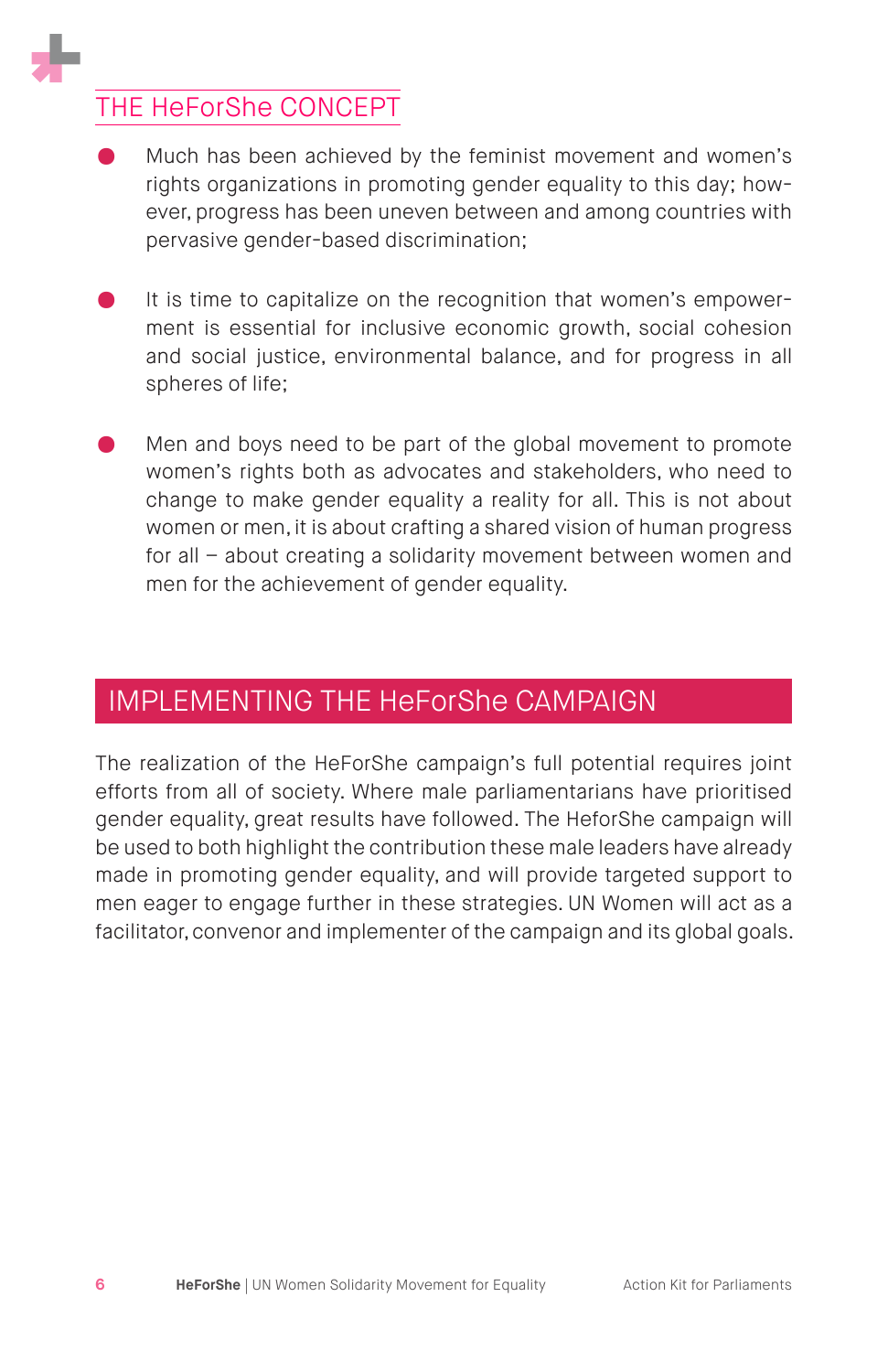

#### IMPLEMENTATION PLAN FOR PARLIAMENTS AND PARLIAMENTARIANS

The success of this international solidarity movement requires your participation, contribution and action. Your passion and determination will contribute to our collective goal of achieving gender equality and the empowerment of women and girls around the world. Below is a list of suggested actions that you can take in support of the HeForShe campaign. We encourage you to effectively complete as many actions as possible and rally others to do the same.

# BE PART OF THE CONVERSATION

It starts with knowing the basics and sharing them. Some of the best opportunities to learn more about gender equality are celebratory events such as International Women's Day, but there are a range of others.

- **•** Attend trainings on gender equality, gender mainstreaming and gender analysis, including the use of sex-disaggregated data;
- **•** Participate in committee hearings held away from parliament and public outreach missions to become personally familiar with women's stories of obvious and manifest discrimination;
- **•** Participate in gender equality celebrations such as those held on International Women's Day and National Women's Days;
- **•** Join delegations to the UN Commission on the Status of Women.
- **•** Use social media to share your insights and contribute to the global conversation on gender equality via:

| Twitter @HeForShe  | Instagram: @HeForShe |
|--------------------|----------------------|
| Facebook: HeForShe | YouTube: HeForShe    |

**•** Submit your impact story/image/video:<br>**Twitter:**@HeForShe lnstagram: @He

Instagram: @HeForShe

Facebook: HeForShe YouTube: HeForShe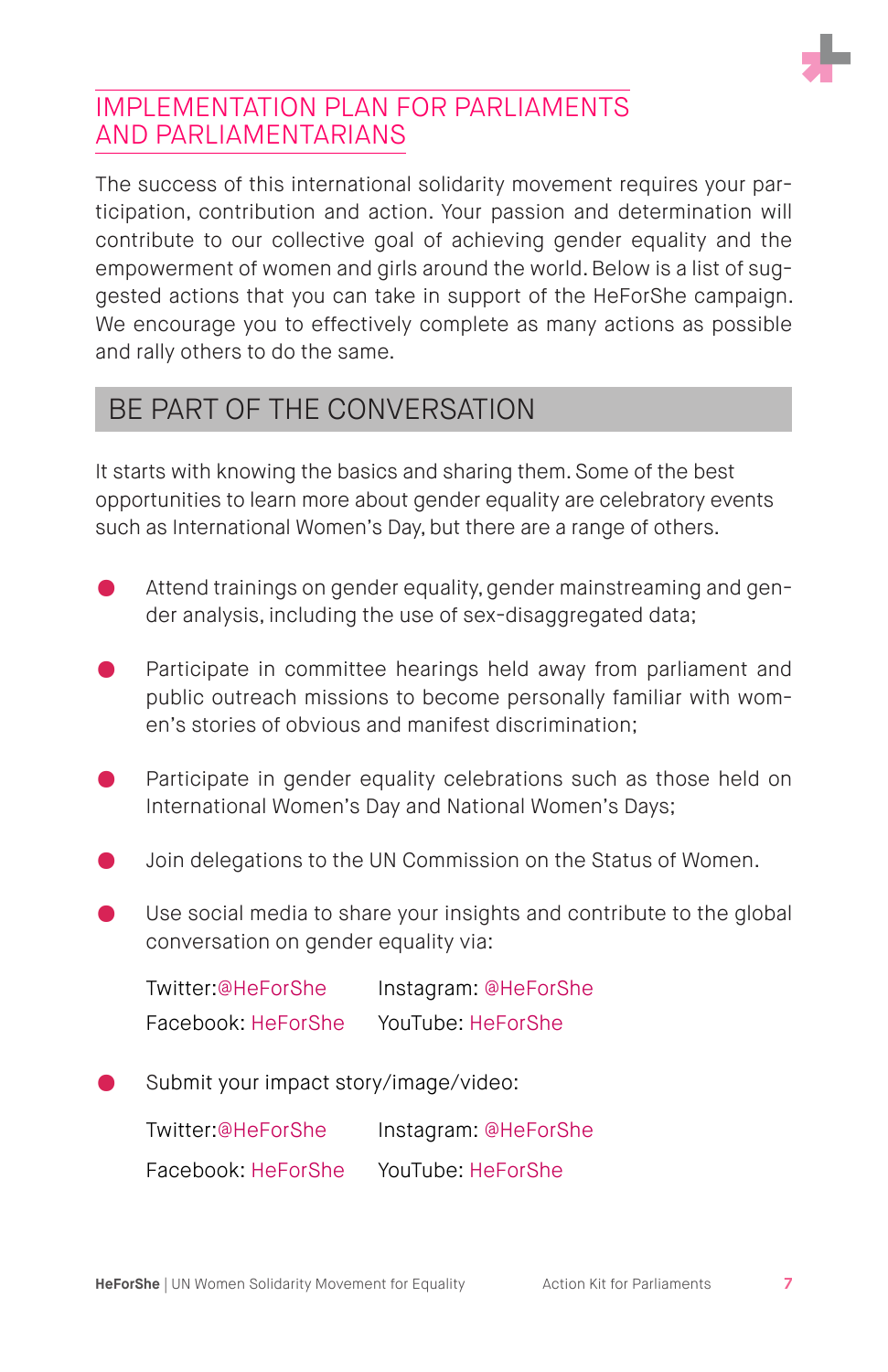

# ACT AS AN ADVOCATE

Once you have the evidence and the narratives, you can use them to champion positive change through existing parliamentary channels.

- **•** Advocate for women's increased access to power and decision-making across all sectors;
- **•** Participate in parliamentary debates on gender equality issues and encourage your male colleagues to do the same;
- **•** Introduce, or co-sponsor bills on gender equality issues;
- **•** Use parliamentary mechanisms to oversee the budget to ensure expenditure allocations further gender equality outcomes and revenue generation is gender-sensitive;
- **•** Proactively engage with international gender equality accountability mechanisms such as the Convention on the Elimination of All forms of Discrimination Against Women;
- **•** Champion gender equality in all global processes, including the<br>Sustainable Development Goals, climate change, and financing for development;
- **•** Lend your technical experience in your special areas of interest and expertise to the fight for gender equality;
- **•** Sensitize your fellow male parliamentarians and colleagues about gender equality issues and encourage them to sign up to the HeForShe campaign.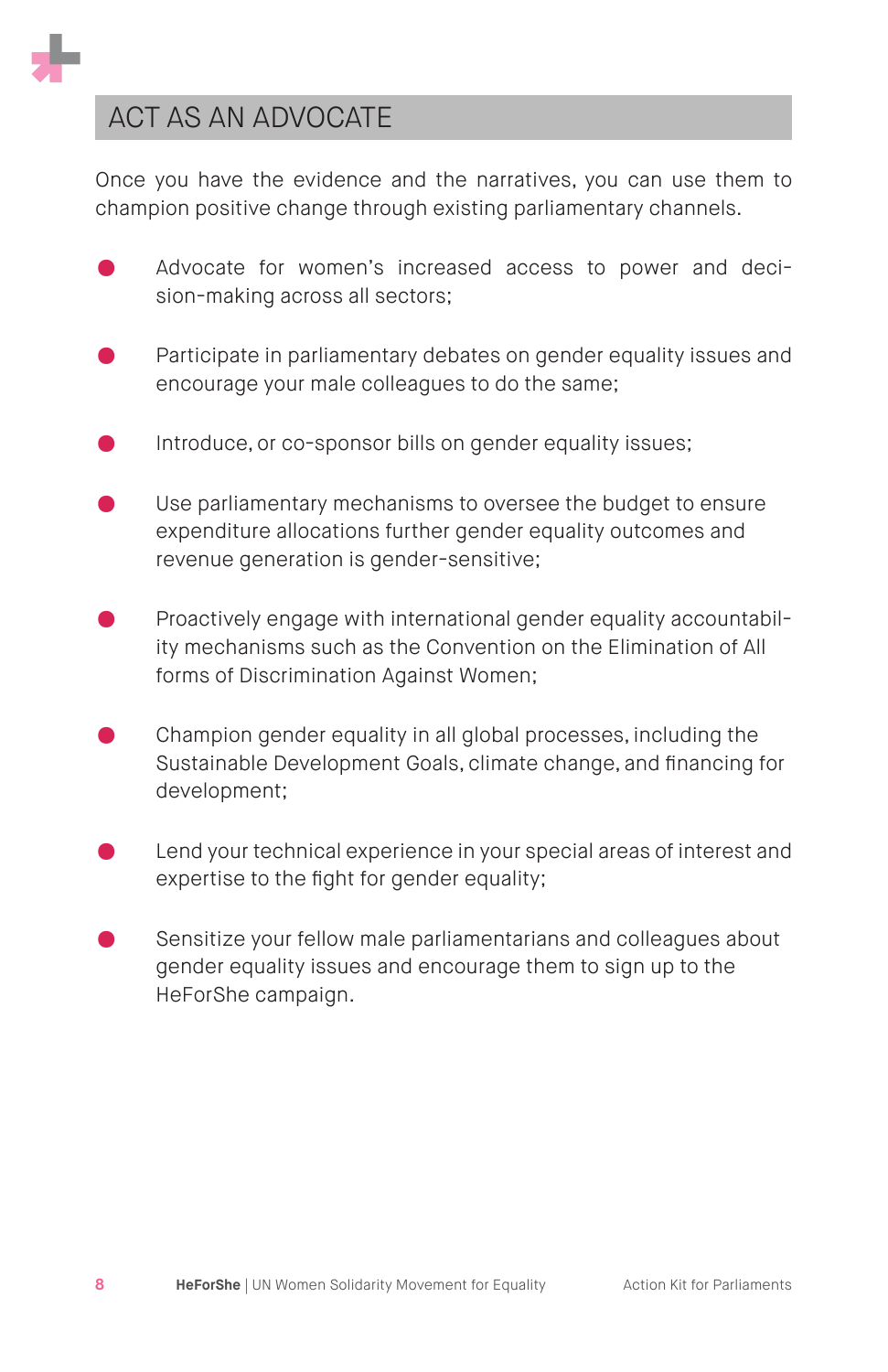

# CREATE SUSTAINABLE PARTNERSHIPS

We welcome your sustained support to the HeForShe campaign by creating partnerships both within and outside the parliament. In some cases, mechanisms can be created to ensure gender equality becomes a permanent issue in the course of the parliament's work.

- **•** Use existing parliamentary mechanisms to engage with gender advocates, such as civil society representatives or national gender equality mechanisms;
- **•** Put your hand up to chair gender equality bodies in the parliament such as a committee, or group;
- **•** Ask to become a member even an 'honorary' member of the women's parliamentary caucus;
- **•** Engage with and participate in these bodies, and share your experiences.

We hope that these suggested activities will inspire you to join the HeFor-She solidarity movement and think of other ideas and activities to take the campaign forward. If you need assistance, please do not hesitate to contact us on the following email: HeForShe@unwomen.org. We thank you and wish you great success in championing the HeForShe solidarity movement in your parliament.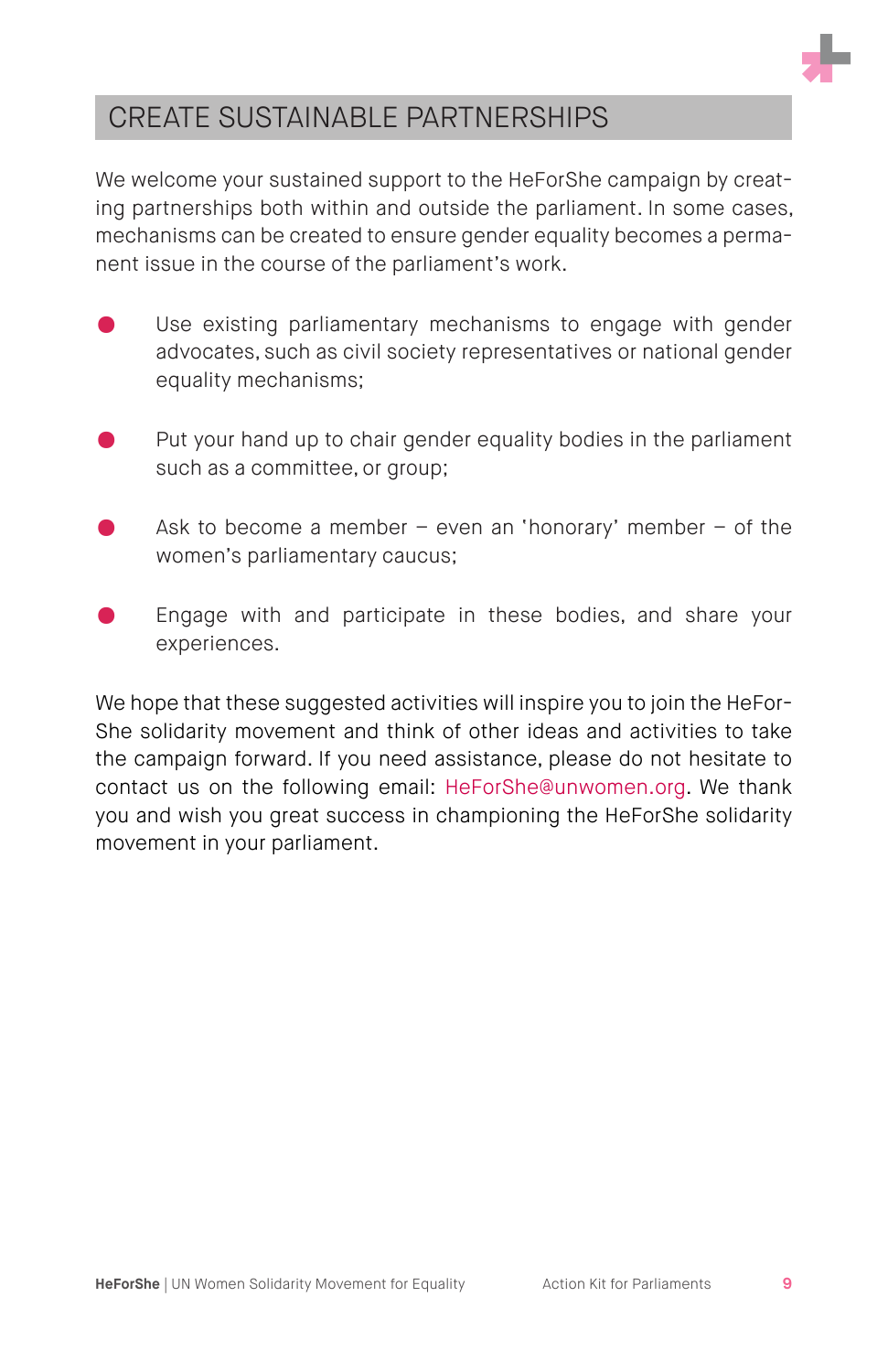

# COMMUNICATIONS & ADVOCACY ASSETS

To contribute to the global momentum of the HeForShe campaign, we invite you to leverage our campaign resources adhering to the specified guidelines.

#### HeForShe ONLINE MOBILIZATION TOOLS

Visit our website and follow our social media channels:

- Website: [www.HeForShe.org](http://www.HeForShe.org)  Twitter:@HeForShe<br>● Facebook: HeForShe ● Fmail: HeForShe@u
- 
- 
- Facebook: HeForShe Email: HeForShe@unwomen.org
- **YouTube: HeForShe**
- 

### HeForShe OFFLINE RESOURCES

Contact your local UN Women office to be located via our [website.](http://www.unwomen.org)

#### USE OF HeForShe CAMPAIGN LOGO

The HeForShe campaign logo may be used by individuals, NGOs, Men's Organizations, Universities/Colleges, and other entities for any promotional activities aimed at increasing awareness of the HeForShe Campaign, provided they adhere to the HeForShe Campaign which are available at [www.heforshe.org](http://www.heforshe.org).

To use the HeForShe Campaign logo, you must agree to the Terms and Conditions. The logo is available for direct download at: www.HeForShe.org

# **CONCLUSION**

Our goal is to mobilize "one billion men by July 2015" to help communities around the world develop sustainable and transformative programs to promote gender equality. We thank you in advance for your support in contributing to this crucial initiative.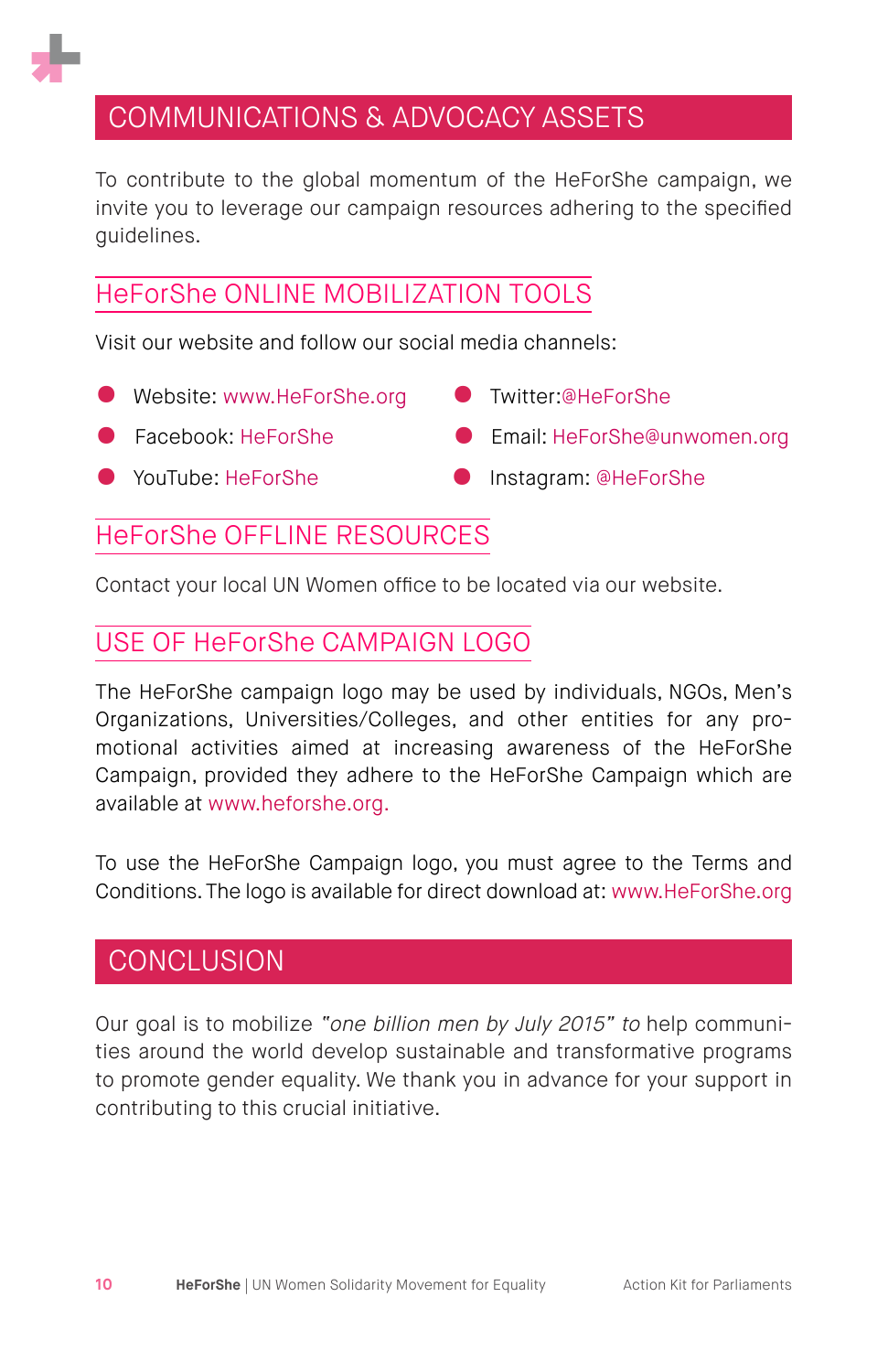

# ANNEX ONE: HeForShe REPORTING TOOL

There are different types of indicators that you may and must track, and they all depend on the goals you set for your HeForShe efforts. The metrics table below contains some of the most common indicators and tracking methods, however, please feel free to adapt where needed. For ease of tracking and global recognition of your efforts towards the HeForShe campaign, please report your results at: HeForShe@unwomen.org

|                         | CAMPAIGN OVERALL METRICS (Frequency: once per month)                                                                                                                  |
|-------------------------|-----------------------------------------------------------------------------------------------------------------------------------------------------------------------|
| <b>INDICATOR</b>        | <b>TRACKING METHOD</b>                                                                                                                                                |
| Social Media Mentions   | Number of HeForShe hashtags generated from<br>ł,<br>your country                                                                                                      |
| Online Conversations    | · HeForShe conversations hosted digitally<br>through medium such as google handouts,<br>tweetathon and webinars<br>Number of online participants                      |
| <b>HeForShe Events</b>  | Number of organized HeForShe events includ-<br>٠<br>ing both standalone or panel discussions as<br>part of other existing events<br>Number of event participants<br>٠ |
| <b>Content Creation</b> | Amount of relevant content generated locally<br>٠<br>in support of the campaign<br>Images<br>Video<br>$\overline{\phantom{a}}$<br>Articles/blog post entries          |
| Media Interviews        | Number of media interviews facilitated with<br>local media. Please specify outlet channel                                                                             |
| <b>Impact Stories</b>   | Number of personal HeForShe impact stories<br>٠<br>generated                                                                                                          |
| Collaborations          | Number of new collaborations formed in<br>support of the HeForShe campaign                                                                                            |
| Resource Mobilization   | Amount of funds raised to support your local<br>HeForShe campaign<br>Amount of additional funds contributed to UN<br>Women                                            |